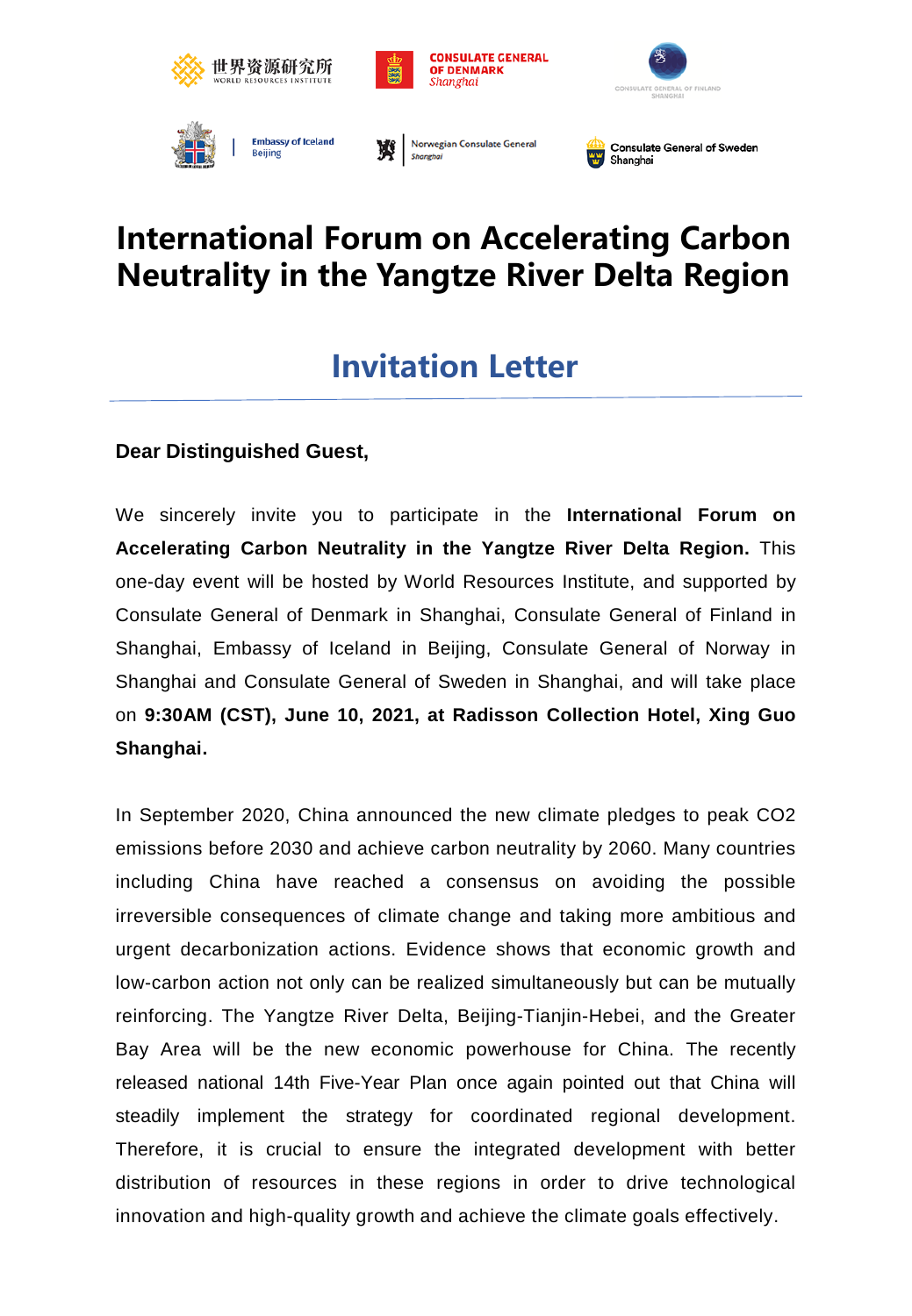Guided by the Declaration on Nordic Carbon Neutrality of January 2019, the Nordic countries continue to engage with partners across the world to support the transition to climate neutrality by mid-century, by offering support in developing appropriate policy frameworks, exploring options for financing climate action from different sources as well as through the innovative solutions Nordic companies can supply. The transition to climate neutrality presents an opportunity for new jobs and economic development. The Nordic countries acknowledge the role of processes that bring together climate actors with various perspectives on the climate actions we need to take.

In this context and ahead of COP26, we organize this international Forum to bring together Nordic countries and provinces and cities within the Yangtze River Delta region to learn from each other's advanced experience, especially from governments and business sectors, to explore a better development path for a greener and cleaner economy together.

We would be delighted if you could join us and share your insights. Enclosed please find the draft agenda of the forum. Should you have any questions or need more information, please feel free to contact Ms. Xinyuan Wen (xinyuan.wen@wri.org). Please register your participation by June 3rd at (<https://www.wjx.cn/vj/t2F3SEG.aspx>).

Sincerely,

World Resources Institute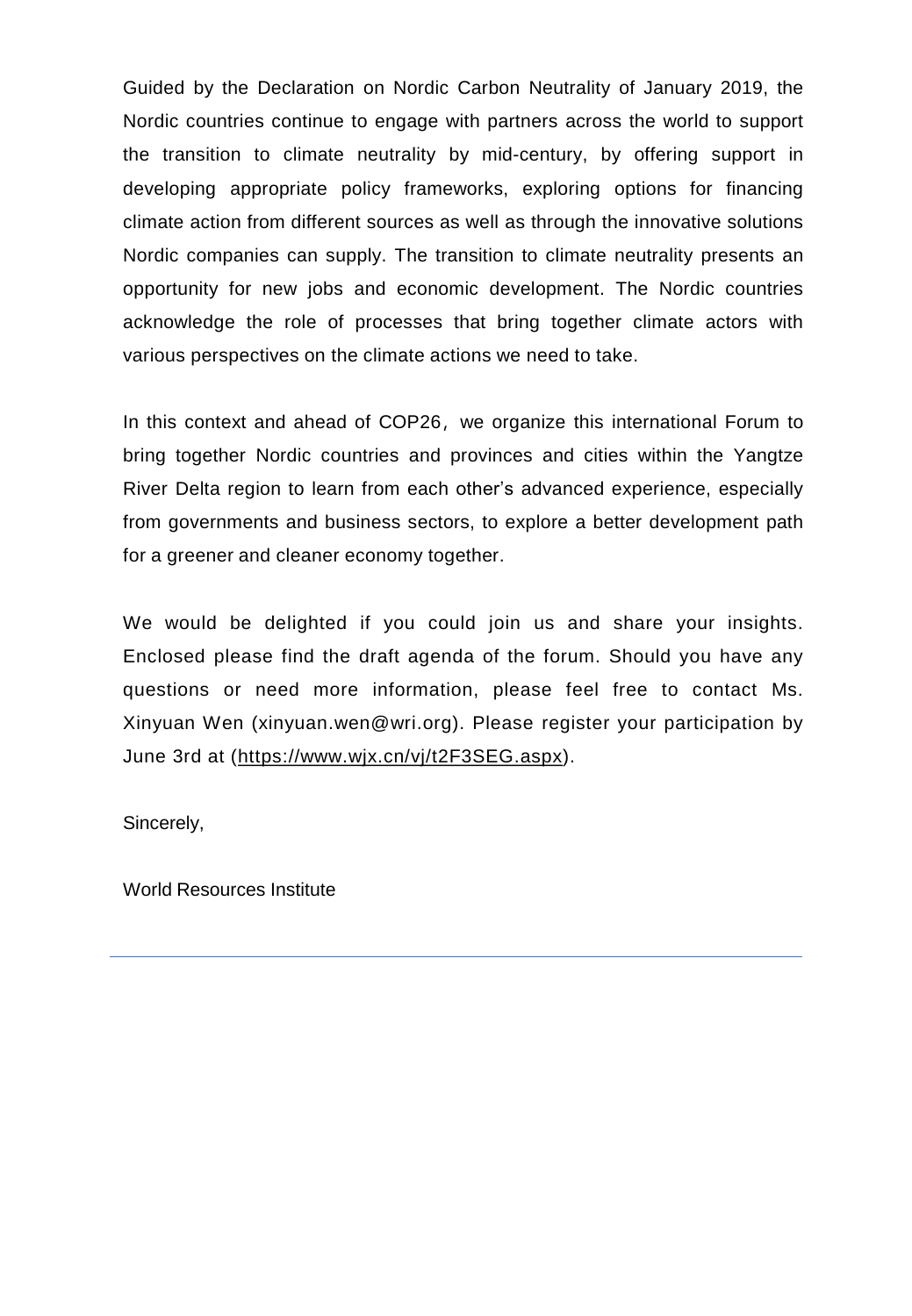## **Agenda (Tentative)**

| <b>Session 1: Green Innovations to Green Business</b> |                                                                                                                                                                                                                                    |                                                                                                                                                                                                                                                                                                                                                                                                                                                                    |  |
|-------------------------------------------------------|------------------------------------------------------------------------------------------------------------------------------------------------------------------------------------------------------------------------------------|--------------------------------------------------------------------------------------------------------------------------------------------------------------------------------------------------------------------------------------------------------------------------------------------------------------------------------------------------------------------------------------------------------------------------------------------------------------------|--|
| Host: Li Fang, Country Director, WRI China            |                                                                                                                                                                                                                                    |                                                                                                                                                                                                                                                                                                                                                                                                                                                                    |  |
| 9:30-9:35                                             | Remarks                                                                                                                                                                                                                            | Pasi Hellman, Consul General, Consulate<br>General of Finland in Shanghai                                                                                                                                                                                                                                                                                                                                                                                          |  |
| 9:35-9:40                                             | Remarks                                                                                                                                                                                                                            | TBD, Shanghai Municipal Commission of<br>Commerce                                                                                                                                                                                                                                                                                                                                                                                                                  |  |
| 9:40-9:45                                             | Remarks                                                                                                                                                                                                                            | Helen Mountford, Vice President for Climate<br>and Economics, WRI                                                                                                                                                                                                                                                                                                                                                                                                  |  |
| <b>Keynote Speech</b>                                 |                                                                                                                                                                                                                                    |                                                                                                                                                                                                                                                                                                                                                                                                                                                                    |  |
| 9:45-9:55                                             | Science-Based Targets Initiative                                                                                                                                                                                                   | Kevin Moss, Global Director, Center for<br>Sustainable Business, WRI                                                                                                                                                                                                                                                                                                                                                                                               |  |
| 9:55-10:05                                            | <b>EU Experience</b>                                                                                                                                                                                                               | Juan Ignacio Garcia de Motiloa, National Vice<br>Chair of the Energy Working Group, European<br>Union Chamber of Commerce in China                                                                                                                                                                                                                                                                                                                                 |  |
| 10:05-10:15                                           | YRD Experience: How companies can<br>contribute to the low carbon<br>development                                                                                                                                                   | TBD, Shanghai Foreign Investment<br>Development Board                                                                                                                                                                                                                                                                                                                                                                                                              |  |
| 10:15-10:25                                           | Corporate Green Power Purchase                                                                                                                                                                                                     | Min Yuan, Manager of Climate and Energy<br>Program, WRI China                                                                                                                                                                                                                                                                                                                                                                                                      |  |
| <b>Panel Discussions</b>                              |                                                                                                                                                                                                                                    |                                                                                                                                                                                                                                                                                                                                                                                                                                                                    |  |
| 10:25-11:10                                           | <b>Topic A: Scaling renewable</b><br>energy to accelerate low-<br>carbon transition<br>Barriers and challenges for<br>the companies<br>Future trends in key sectors<br>Climate finance innovations                                 | Moderator: Peng Peng, Secretary-General,<br>China New Energy Investment and Financing<br>Alliance<br>• Jesper Wigardt, VP Communications &<br>Public Affairs, Northvolt (online)<br>• Xiaoju Fang, Head of PR and Branding,<br><b>Envision Energy</b><br>• Bing Zhao, Vice President, Head of<br><b>Collection Solutions Asia, Tomra</b><br>• Jing Qian, Vice President, JinkoSolar<br>• Xin Zhao, CFO and Managing Director, Artic<br>Green Energy Beijing Office |  |
| 11:10-11:20                                           | <b>Break</b>                                                                                                                                                                                                                       |                                                                                                                                                                                                                                                                                                                                                                                                                                                                    |  |
| 11:20-12:05                                           | Topic B: Leveraging big data to<br>accelerate low-carbon<br>transition and system level<br>thinking<br>Barriers and challenges for<br>the companies<br>Policy support<br>Key technology innovations<br>for zero carbon development | Moderator: Wee Kean Fong, Deputy Country<br>Director, WRI China<br>$\cdot$ TBD, NIO<br>• Alfred Che, Vice President and Head of<br>Corporate Communications for the China<br>region, Danfoss<br>• Yan Wu, Vice President, Sinosoft<br>Technology<br>• Rhonin Zhou, Market Development<br>Manager, Wärtsilä                                                                                                                                                         |  |
| 12:15-13:30                                           | Lunch                                                                                                                                                                                                                              |                                                                                                                                                                                                                                                                                                                                                                                                                                                                    |  |